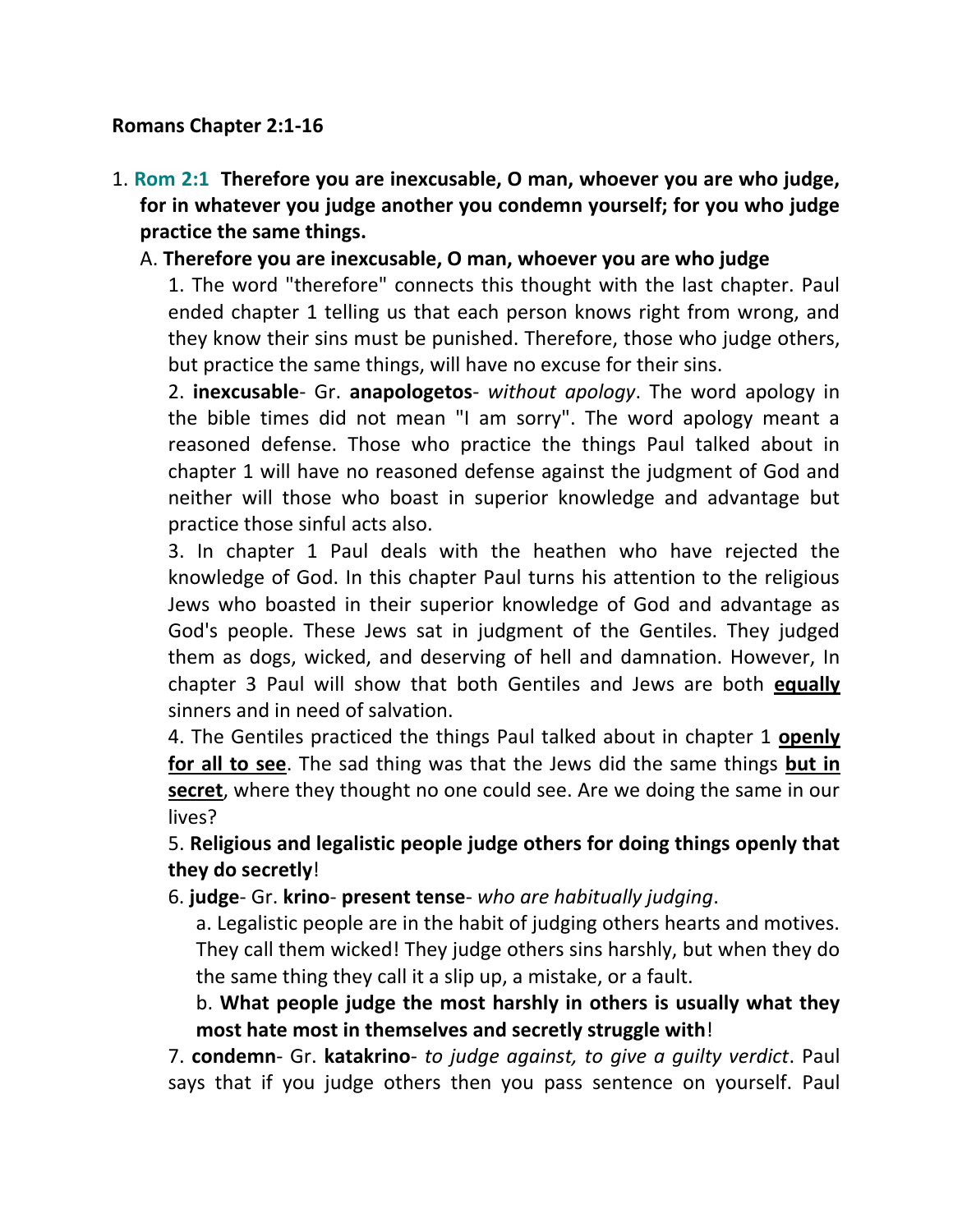clearly says that in whatever you judge another **you are guilty of doing the same thing**. It might be in a different way or form, but the Word says that if you pass judgment on others for something they are doing that you are practicing or have done the same thing in your life and you stand self condemned.

a. Those who have put away a particular besetting sin know it was by the sheer grace and power of God. Therefore, since they know they did not do it themselves they cannot take the credit and boast about it. They also know that if it weren't for the grace of God they would be in the same situation as those caught in sin. So they will not look down on others. Those who have been freed from sin by the grace of God therefore will not judge others.

b. We are not to judge other's hearts **INCLUDING OUR OWN**! We should judge our actions but to judge ourselves is not even up to us. God will do this. Even if we feel we can clear ourselves it does not mean we are clear of fault. 1Co\_4:3-4

8. Many think that this verse is against judging period. **This is not the case!** We are to judge actions as being right or wrong according to the Word of God. We are to judge the fruit of our life and of others. Mat\_7:15-16 However, we are never called to judge someone's heart, intentions, or motives. Much pain and trouble arises when we judge other's hearts, motives, and intentions. God is the judge of the hearts of men. Jas 4:12 We do not know the hearts of men. We can judge actions as being right or wrong, but we need to learn to refrain from assigning motives and intentions to people's actions. When we do this we move into God's territory. This is not a good policy to follow my friend.

### 2. **Rom 2:2 Now we know that God's judgment against those who do such things is based on truth.**

#### A. **Now we know**

1. Paul uses the word "we" in speaking of the Jews in this chapter because he was a Jew.

2. **know**- Gr. **eido**- *to have a full and complete knowledge*- Paul uses this word because the Jews boasted in their knowledge of God and of His will that was found in the Law. They knew what things the Law called sin, however, their knowledge did not stop them from practicing them.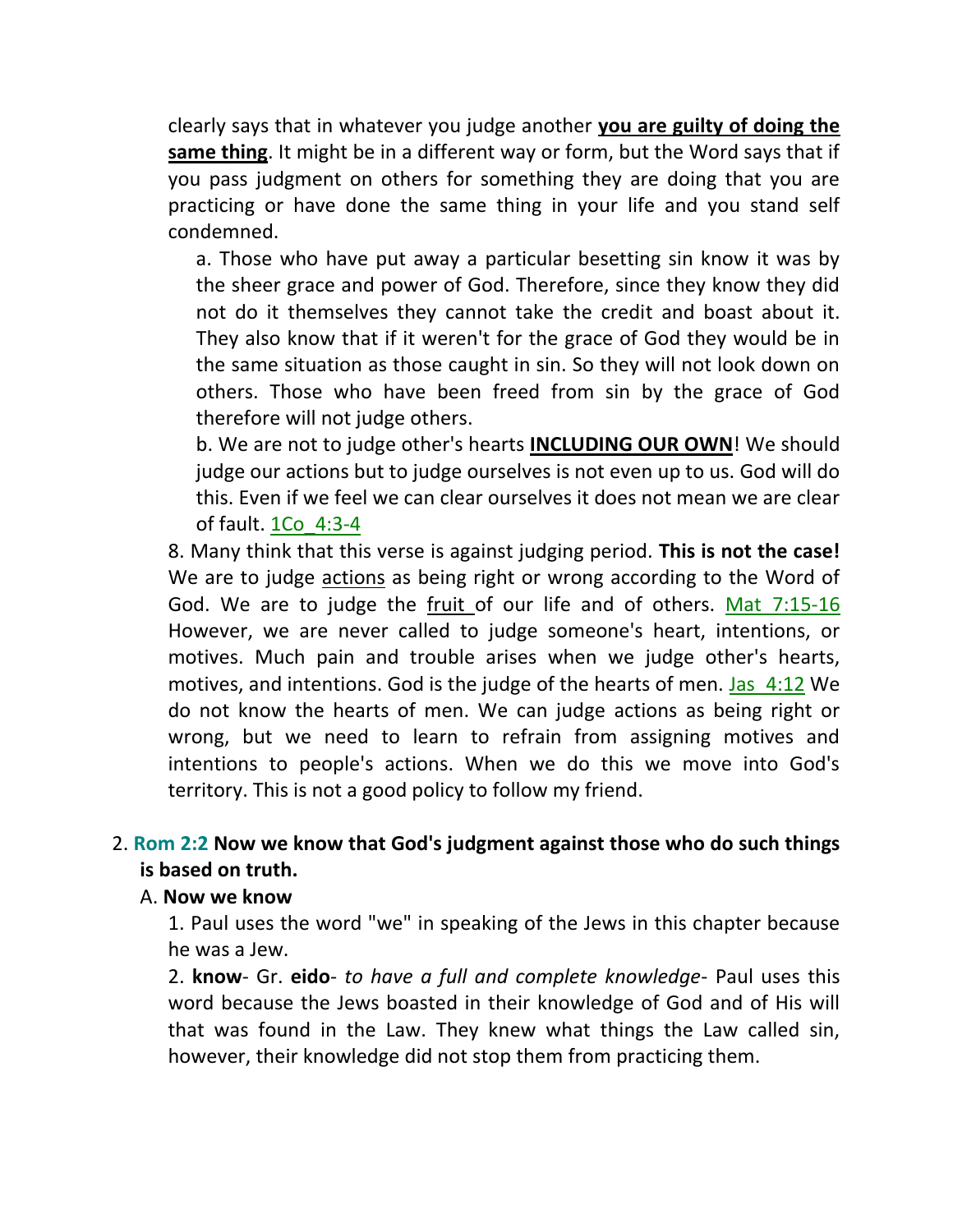3. With God it is not what we know that is important, but what we do with that knowledge. If we just hear the Word of God and do not do the Word we just deceive ourselves. Jas 1:22

4. The Jews knew what the Law called sin. They knew what sin was alright, but unfortunately they did not understand the Law that revealed sin. They did not know the purpose of the Law and what the Law represented. In being ignorant of the purpose of the Law they had no power against sin and from it's condemnation and missed the person the Law represented which was Jesus Christ.

#### B. **God's judgment**

1. This judgment is eternal damnation. People are not judged because of their sins, but because of their sin. The sins Paul enumerated were just the fruit of their real problem, which was that they were sinners by nature. This sin nature produced all the sins listed in chapter 1. Jesus took all the sins and judgments of God for sins upon Himself for the cross. 1Pe 2:24 He was the propitiation [or satisfaction] for all the sins of the whole world.  $1\ln 2:2$ However, the only sin Jesus did not die for was rejection of Him as Savior. Those spoken of in chapter 1 [Heathen] and those spoken about in chapter 2 [Jews] both are sinners by nature and are under the judgment of God which is eternal damnation. The only escape for both groups is to place their faith in Jesus Christ as their Savior and Sacrifice for sin. God is no longer imputing men's sins against them, because they were imputed to Christ on the cross. 2Co 5:19 However, men must receive reconciliation in order to be saved from eternal damnation and judgment. 2Co 5:20 or they will be guilty of the rejection of Jesus Christ the only means of forgiveness of sins.

#### C. **against those who do such things is based upon truth**

1. Each person knows the truth about right and wrong and that sins must be punished with death. This truth has been placed in each heart by God Himself. The good news sinners need to hear is that the death sentence was carried out on someone for them that was a qualified representative and replacement and that by believing upon Him they can receive forgiveness and a new nature and life that is acceptable to God.

2. The truth is now also found in the written Word of God.

### 3. **Rom 2:3 And do you think this, O man, you who judge those practicing such things, and doing the same, that you will escape the judgment of God?**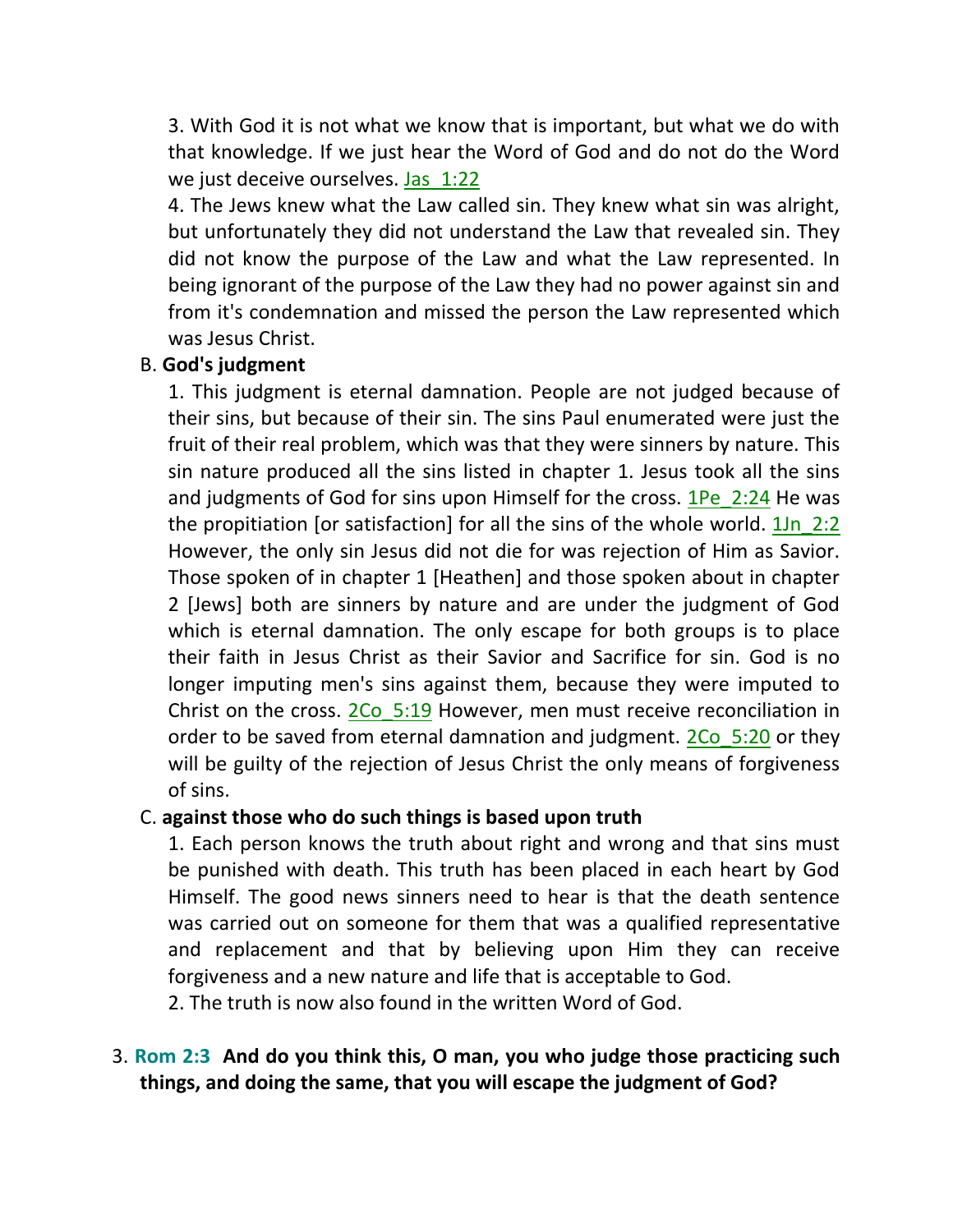### A. **And do you think this, O man**

- 1. **think** Gr. **logizomai** *calculate, reckon, count on*
- 2. **man** Gr. **anthropos** *a man in general* as opposed Gr. **aner** *a specific male or one with authority*

B. **you who judge those practicing such things, and doing the same**- classic definition of a hypocrite!

#### C. **that you will escape the judgment of God?**

1. This verse shows that natural Jews do not have a special plan of salvation outside of receiving Jesus Christ. The only way for any man, Jew or Gentile, to escape the judgment of eternal damnation is by receiving righteousness through Jesus Christ.

2. Many Jews back in Paul's day believed they were saved by being born a natural Jew and by being circumcised. Many today believe that the Jews have their own covenant with God and they do not need to receive Jesus like the Gentiles do. This is wrong! The **SAME** gospel was preached both to the Jews and to the Greeks in the book of Acts. The Jews who refused to believe the gospel and receive Christ were told that they had judged themselves as unworthy to receive eternal life . Act\_13:46

3. Paul was beaten and persecuted mainly by the Jews. Why would he be bothered by the Jews at all if he preached to them they had a special covenant with God and they did not need to receive Jesus as the Savior? Let no man deceive you! There is only one name under heaven given to men by which they **MUST** be saved- that One is Jesus Christ! Act 4:12

- 4. **Rom 2:4 Or do you despise the riches of His goodness, forbearance, and longsuffering, not knowing that the goodness of God leads you to repentance?** 
	- A. **Or do you despise the riches of His goodness, forbearance, and longsuffering**
		- 1. Those who refuse grace are despisers of God and what He gives.
		- 2. If you reject someone's gift to you, then you end up rejecting them
		- 3. The Jews being addressed here were much like Jonah. They wanted God to pour His wrath upon the wicked heathen and as soon as possible. They did not realize that the same goodness, forbearance, and longsuffering that He was showing the heathen was keeping them from the same judgment.
		- 4. **despise** Gr. **kataphroneo** *to think against, to lightly esteem*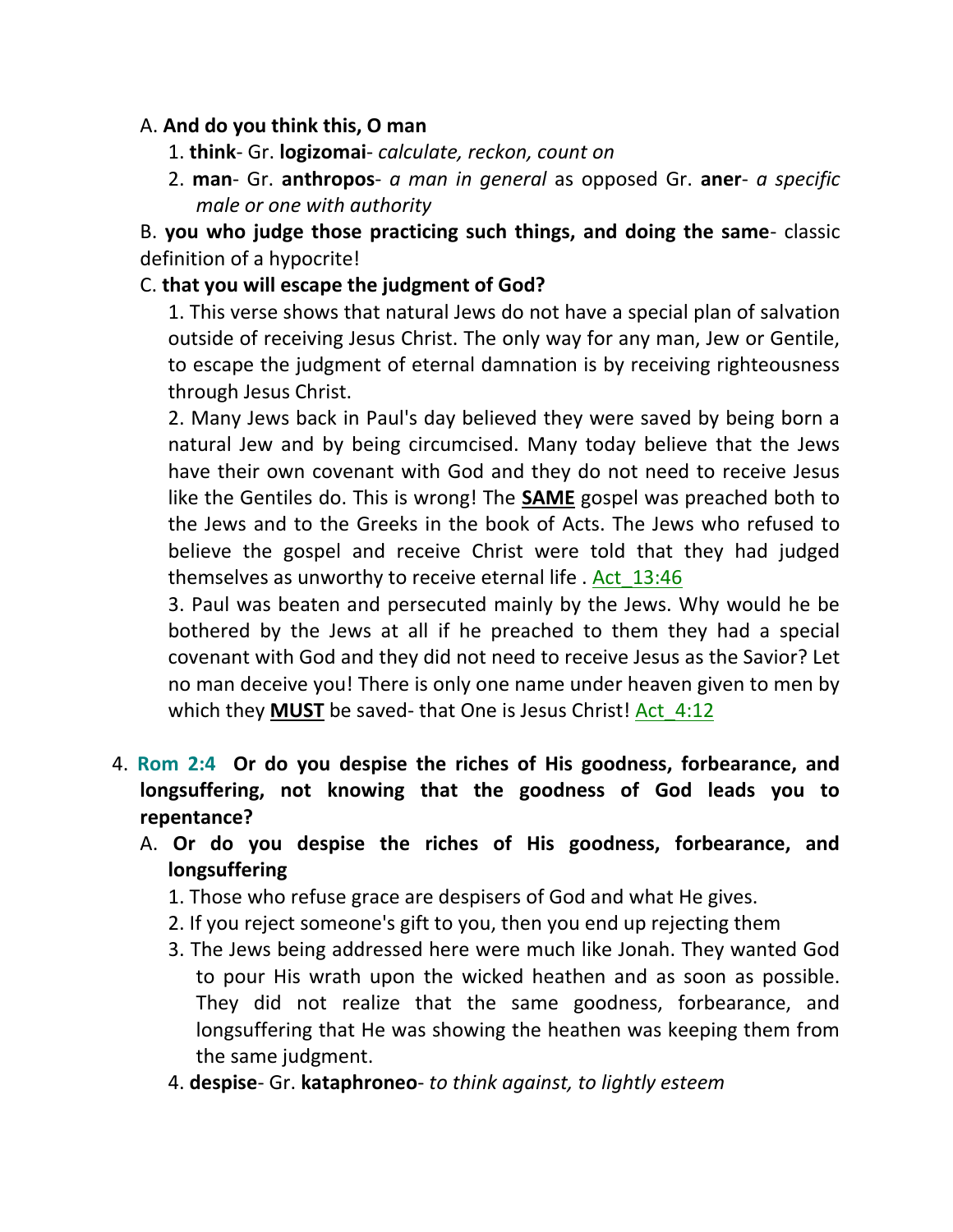- 5. **goodness** Gr. **chrestotes** *kindness*
- 6. **forbearance** Gr. **anoche** *tolerance*
- 7. **longsuffering** Gr. **makrothumia** *long forbearance with people*
- 8. When we judge others and hope for them to get their just deserts for what they have done wrong, then we are lightly esteeming the kindness, tolerance, and forbearance God has with us because He is not treating us to our just deserts. We have matured in grace when we can treat others like God does with kindness, tolerance, and long forbearance even if what they have done wrong is to us!

### B. **not knowing**- Gr. **agnoeo**- *to be ignorant of*

1. They knew the judgment of God upon sin vs. 2, but they did not know about the grace and mercy of God that delivers from that judgment!

### C. **that the goodness of God leads you to repentance**

- 1. Many think that the severity and wrath of God leads people to repent. Actually, this just leads to people trying to alter their external actions to avoid punishment.
- 2. It is actually the love, grace, and goodness of God that leads to true heart repentance, which leads to genuine outward life changes.
- 3. Many a pastor is afraid to preach grace because the people might get into sin. Actually the strength of sin is the Law! 1Co 15:56 If we would trust God and preach grace then more and more people would be lead to repentance and to a God honoring life!
- 4. **repentance** Gr. **metanoia meta** *change*; **nous** *mind to change the mind*
	- a. The Greek word **metanoia** does not mean to **change your actions!** I realize that most preachers have told you that but they are wrong. The Greek word literally means **to change the mind**! Now, if you can change the way you think, I guarantee you that **you will** change your actions!
	- b. Biblical repentance does not have to include tears and snot. Simple bible repentance is a change of mind.
	- c. If a minister will preach the Word of God and the New Covenant accurately then every service there will be repentance taking place. There will be a renewing and changing of how people think about God and about themselves which will in turn impact how they live their lives.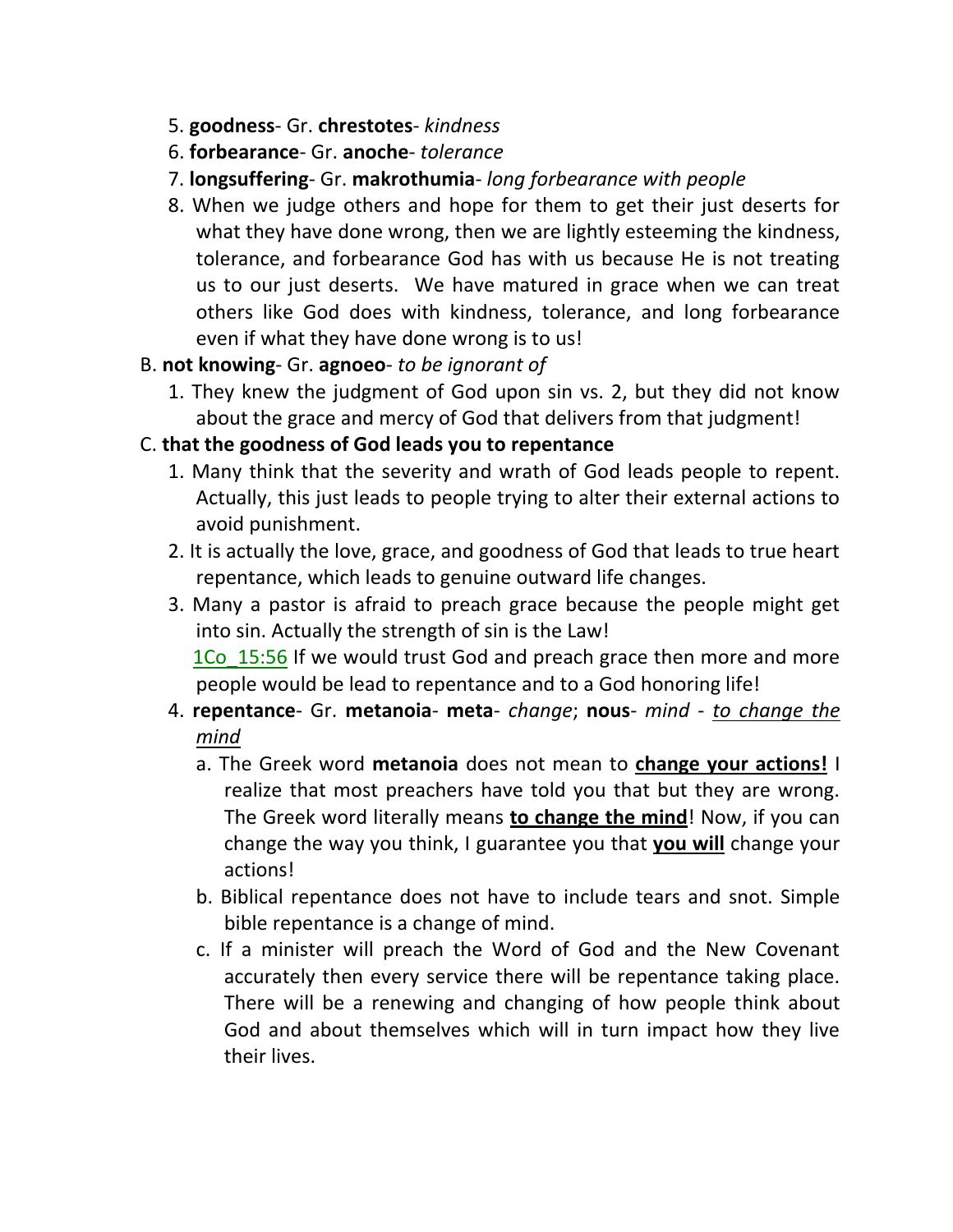- d. Most people when they think of repentance think of repenting *from sins*. What most Christians need to repent from first is their legalistic way of thinking and approaching God. They need to repent from and replace their "**achieve**" mindset to a "**believe and recieve**" mindset. Once they do this then the sin issue will take care of itself!
- 5. **Rom 2:5 But in accordance with your hardness and your impenitent heart you are treasuring up for yourself wrath in the day of wrath and revelation of the righteous judgment of God,**

### A. **But in accordance with your hardness and impenitent heart**

- 1. **hardness** Gr. **sklerotes** *hardness, callousness, stubborness*
	- a. A hard heart will hinder you from understanding the things of God and from believing- Mar 8:17, Act 19:9
- 2**. impenitent- Gr. ametanoetos-** *without a change of mind, unrepentant*
- 3. A legalist has a **heart problem**. First they have a **hard heart** towards God. The lack the love of God. They do not have a heart understanding of the love of God which in turn causes their heart to be hardened towards Him. Someone that has not understood or believed God's love for them have their heart hardened against God. They see God as someone to appease and work for instead of a loving God that desires to give to them freely. This kind of person is like the older brother in the prodigal son story and is in need of a mind change towards God. Luk 15:29 They lack a proper repentance towards God. The first basic Christian tenet is repentance from dead works and faith towards God. Heb\_6:1 Dead works is trying to do things to earn or deserve things from God. Dead works involve trying to make yourself as you ought to be. Dead works are just that- dead!. They are not produced from the life of God, but from the deadness of the flesh. As with Cain, what originates from the cursed flesh of man will be rejected by God. Gen  $4:4-5$  People who have a hard heart are also very stubborn. They are self willed and refuse to trust in God. They always want to be in control. A legalistic person is the hardest person to minister to and get through to. They have an unrepentant heart. They refuse to change their mindset of legalism and receive His grace.

#### B. **you are treasuring up wrath**

1. **treasuring**- Gr. **thesaurizo**- *storing up*. We get our word thesaurus from this Greek word. A thesaurus is a collection of words.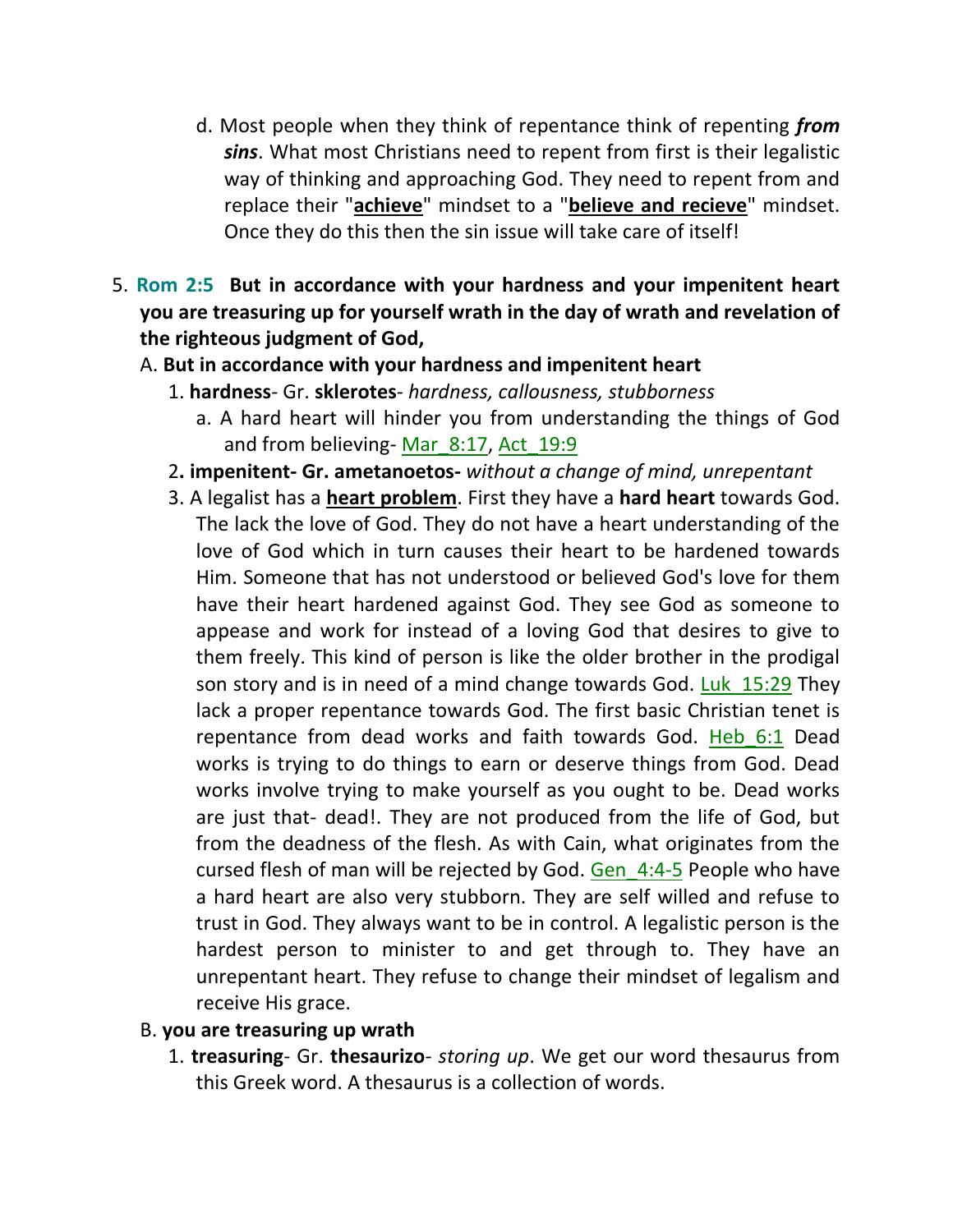- a. With every judgment that a legalist doles out to others they are storing up a collection of judgments to themselves!
- 2. **wrath** Gr. **orge** *the deep seated anger of God*
	- a. What calls for the wrath and judgment of God is a legalist's continued unbelief and rejection of the grace of God in the person of Jesus Christ.
- 3. It is important to know that in chapter 1 Paul is referring to **unsaved Gentiles**. In Chapter 2, Paul is referring to **unsaved Jews**. These chapters **do not refer to born-again Christians**. Chapter 3 reveals that both Gentiles and Jews are equally under the wrath and judgment of God and stand in need of a Redeemer and Savior.

#### C. **in the day of wrath and the revelation of the righteous judgment of God**

- 1. We need to accurately define what day is being spoken here by the Word of God.
- 2. Christians **are not appointed to wrath**, so this cannot refer to the judgment seat of Christ in which believers will be judged by Jesus Christ. 1Th\_5:9, 1Co\_3:10-15 At this judgment Christian's works will be judged and not themselves. Christians were judged in the person of Jesus Christ on the cross. He was there as our representative. He bore our sins and judgment. He took the wrath of God for us! Praise God! A Christian who has been judged in Christ will not enter into judgment ever again! Joh\_5:24
- 3. This also is not the day in which Jesus will return to the earth and judge the nations. Mat\_25:32
- 4. This day is the day of wrath and the righteous judgment of **GOD**. This is speaking of God the Father. This Judgment day is called the White Throne Judgment. Rev 20:11-15 This will occur after the Millennium. All of the unsaved dead from all times will stand before God. All those who were immoral and all those who were religious but did not accept Christ will all stand before God the Father and be judged. If their names are not found in the Lamb's book of Life they will be cast into the Lake of Fire forever. Some really good people in appearance will be at this Judgment and be cast into the Lake of Fire. It says that the small and great will stand before God on this day. Some people were really small in life. Hitler was a small person. A man that kills innocent people is a small person! Some really nice people externally will be there. They appeared to be great people while they lived. We look upon the actions,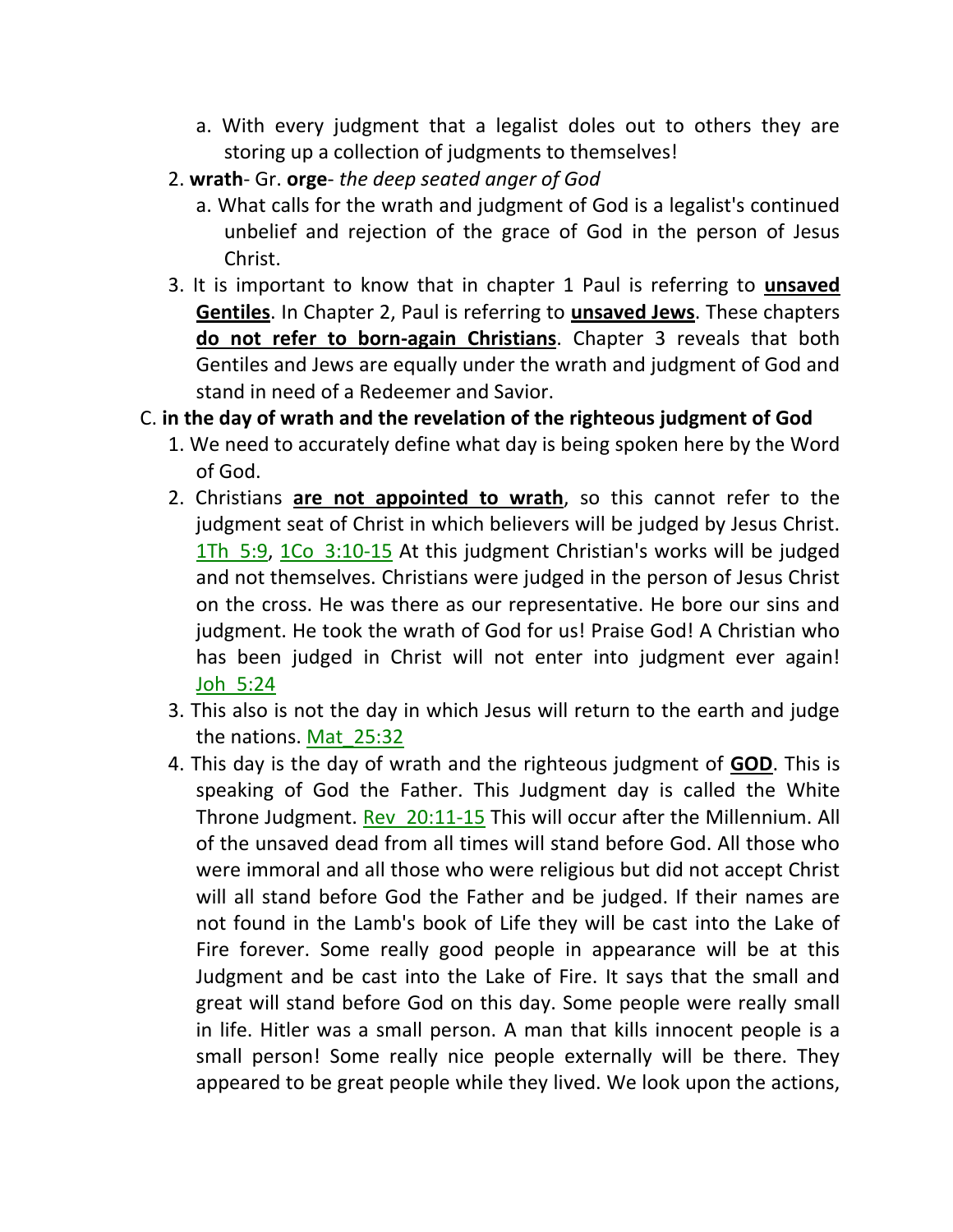but God sees the heart and its motives. If someone does not have the righteousness of Jesus Christ by faith in Him, they are seen equally wicked and worthy of damnation whether they were immoral or religious. God will show those who were religious that their actions were really based upon pride and self exaltation which is the original and great sin that led Lucifer to fall.

### 6. **Rom 2:6 who "WILL RENDER TO EACH ONE ACCORDING TO HIS DEEDS":**

## A. **who, will render to each one according to His deeds**

- 1. In context this is still referring to the Great White Throne Judgment. It is imperative that we take scripture in context! "Each one" spoken here are unbelievers at the White Throne Judgment. There will be **NO** Christians at this Judgment. All Christians will go through the Judgment Seat of Christ before the Millennium and have their works judged there. Unbelievers **and** their works are judged at the White Throne Judgment of God.
- 2. At the White Throne Judgment there is the Lambs book of Life. This book determines if you make heaven or hell.
- 3. There are other books opened at this judgment. These are the books of works or deeds. Rev 20:12 Those at this judgment will have their deeds judged and God will prove to each person that each of their works were unacceptable and worthy of judgment.
- 4. No one after this judgment will enter into the Lake of Fire thinking they got a bum rap. They all will plainly see that it is a righteous and just judgment that they richly deserve.

# 7. **Rom 2:7 eternal life to those who by patient continuance in doing good seek for glory, honor, and immortality;**

### A. **eternal life to those who by patient continuance in doing good**

1. Now if we do not keep scripture in context we can make the Bible say something it is not saying. Many have taken this verse out of context to say that we can only have eternal life by patient continuance in doing good. They teach that getting saved and keeping saved as to do with our works. They will quote this verse to back up their point of view. However, **we need to keep this verse in context**! This is referring to the day of God's judgment upon the lost. Many will stand before God this day thinking they deserved to have eternal life because they did a pretty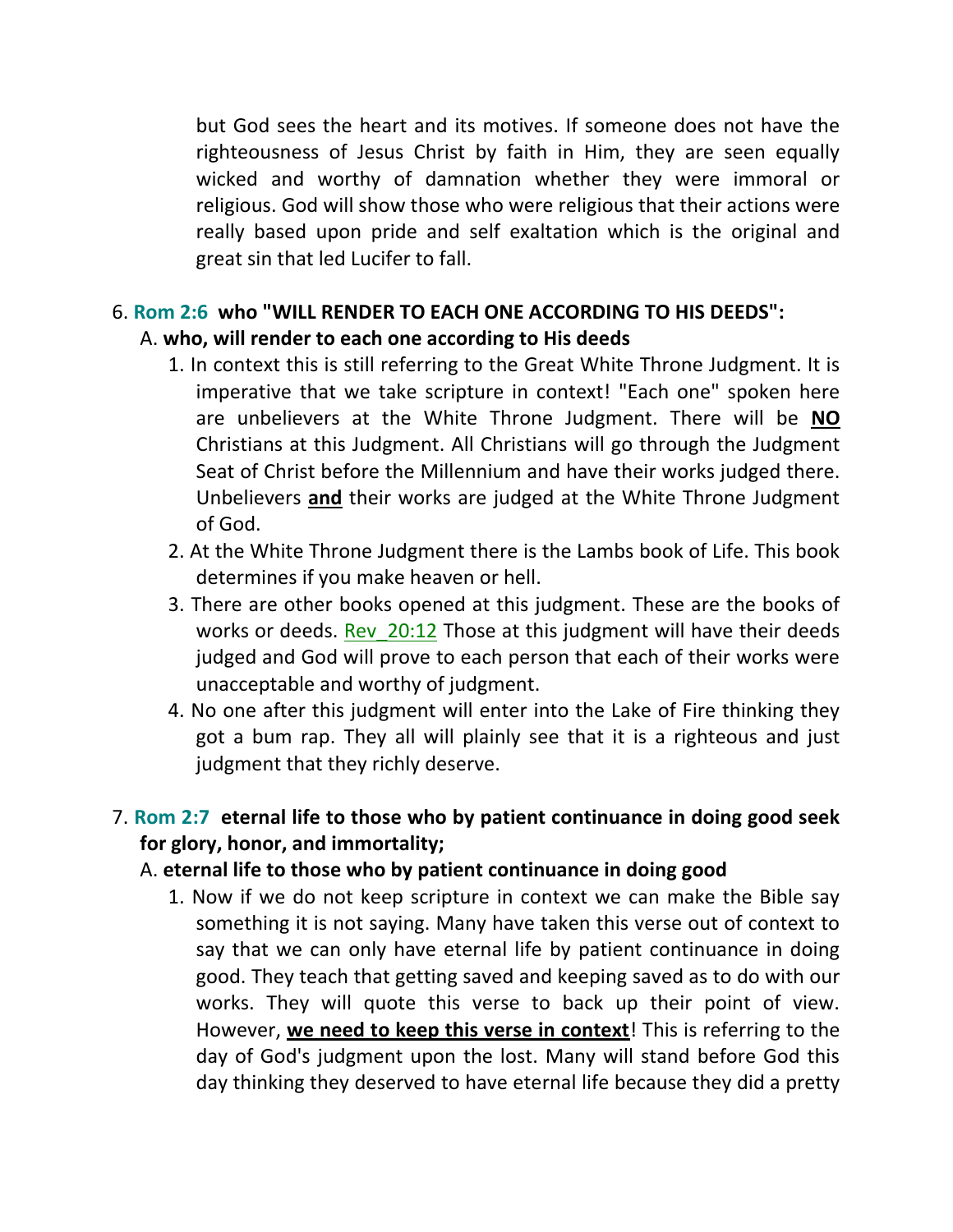good job in life. Many think that if their good deeds out weigh their bad deeds that they will make heaven. God will reveal to them on that day that they only way their works could get them to heaven, is if they were **perfect their whole life**. If they did good in every instance and in every situation they would be worthy of heaven. However, the fact is that all of sinned and fall short of the glory of God! Rom\_3:23 There will **not be ONE** person on that day that will pass this test!

### B. **seek for glory, honor, and immortality**

1. God will reveal to each lost heart why they did all their "good deeds". It was not that they loved God, but that they were trying to get glory for themselves! They were trying to get honor for themselves! They were trying to gain immortality by their good deeds. Notice they were not really seeking eternal life which according to Jesus is knowing the Father. Joh 17:3 These people did not care about God at all. They were just seeking immortality! They were trying to obtain the mystical fountain of youth so they could live forever after their own heart.

# 8. **Rom 2:8 but to those who are self-seeking and do not obey the truth, but obey unrighteousness--indignation and wrath,**

#### A. **but to those who are self-seeking**

- 1. God will reveal to each lost heart that they did what they did because they really were **self-seeking**! They sought out their own **glory, honor, and immortality.**
- 2. Every person cast into the Lake of Fire will be shown to be self-seeking!

#### B. **and do not obey the truth**

- 1. This verse shows that what God sees as obedience to Him is faith. Joh\_6:28-29
- 2. All unbelievers are disobedient to God because they fail to trust in Christ as their righteousness and salvation. They chose to go on alone trying to establish both righteousness and salvation themselves.
- 3. Many legalists today are beating the obedience drum- **obey, obey, obey**! They do not realize that obedience in the Christian life starts and continues by trusting in Christ and in the grace of God which is flowing towards us constantly!
- 4. If you believe in Christ as your righteousness and in all that God has given to you in Christ you will live a grace empowered life that will bring Him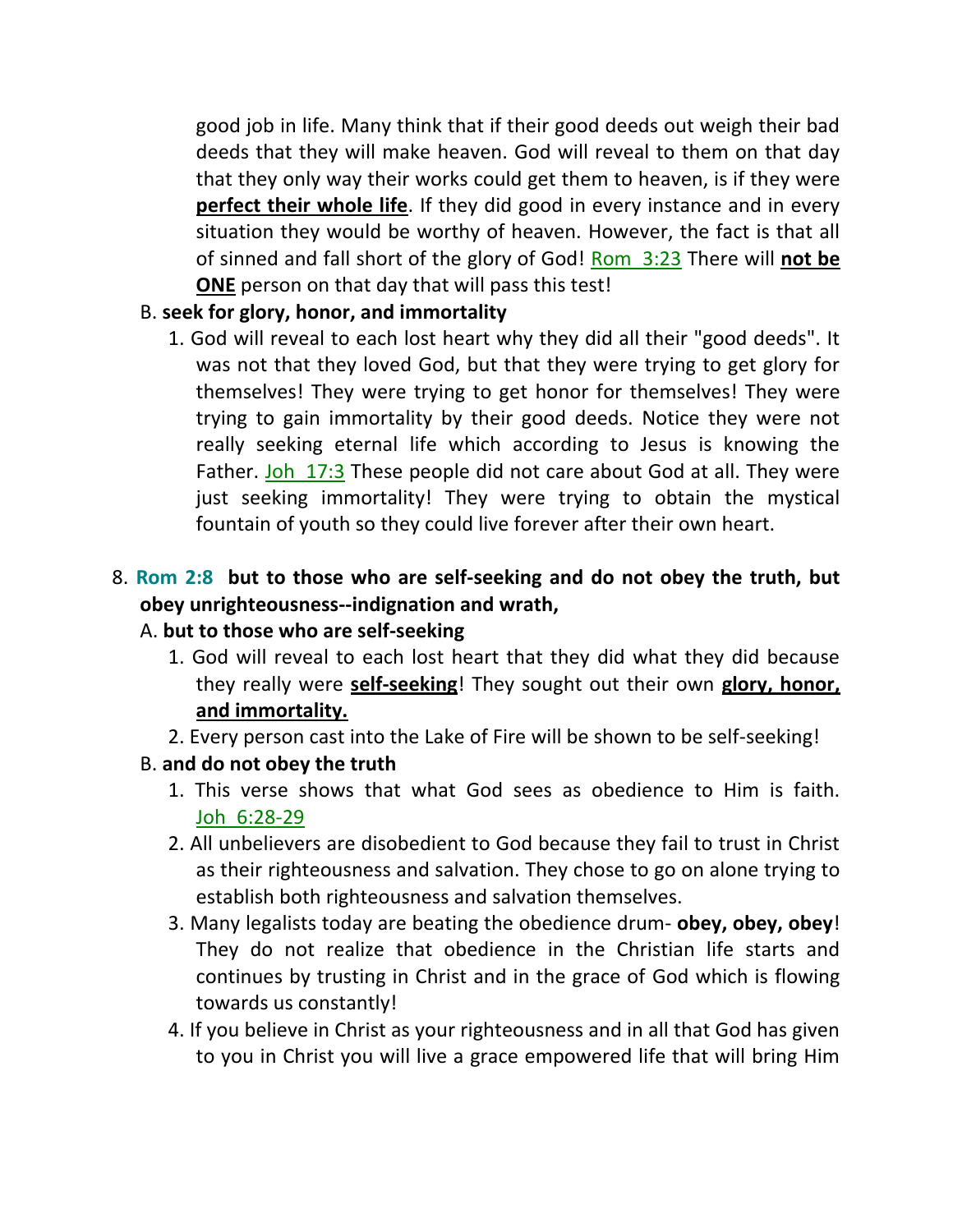honor. You will obey the will of God more on accident than multitudes do on purpose!

#### C. **but obey unrighteousness**

- 1. We **will** be obedient in this life! We will either **obey God** by faith, or we will **obey unrighteousness** by unbelief. Humans were created to believe. It is up to us what and who we are going to believe. If we fail to believe God, by default will believe Satan. We can believe **THE TRUTH** or by default we can believe **THE LIE, but will will believe something!**
- 2. All the fruit of wickedness and all the evil deeds seen in fallen man finds it root and beginning at the fountain head of unbelief! Unbelief leads to disobedience and all manner of ungodliness.

### D. **Indignation and wrath**

1. This will be the end result and judgment upon every soul at the White Throne Judgment. They will be shown to be imperfect, self-seeking, and unbelievers of God. Therefore, they will suffer their just punishment which is eternal indignation and wrath.

# 9. **Rom 2:9 tribulation and anguish, on every soul of man who does evil, of the Jew first and also of the Greek;**

### A. **tribulation and anguish, on every soul of man who does evil**

- 1. When we think of evil we think of outward and horrible acts of violence and perversion. However, evil is anything that is not of God. This includes pride and self exaltation! God sees pride as evil! Job 35:12
- 2. Sinners both immoral and religious practice what is evil in God's eyes. The Apostle Paul before he was saved was the most religious man there was. He did not sleep with prostitutes, or do drugs, or get drunk. However, God revealed to Him he was the chief of sinners because of his great pride! 1Ti 1:15
- 3. Unbelief to God is evil. Heb  $3:12$  Unbelievers practice evil by their continued unbelief. Eternal tribulation and anguish awaits those who are unbelievers.
- 4. **tribulation** Gr. **thlipsis** *crushing pressure*
	- a. Those who do not believe God will experience crushing pressure. **Even Christians** who choose not to trust God will experience pressure in this life that seems crushing. The internal force within a believer that causes them to withstand the pressures of life is faith! When others are crushed by this life, we can be strong!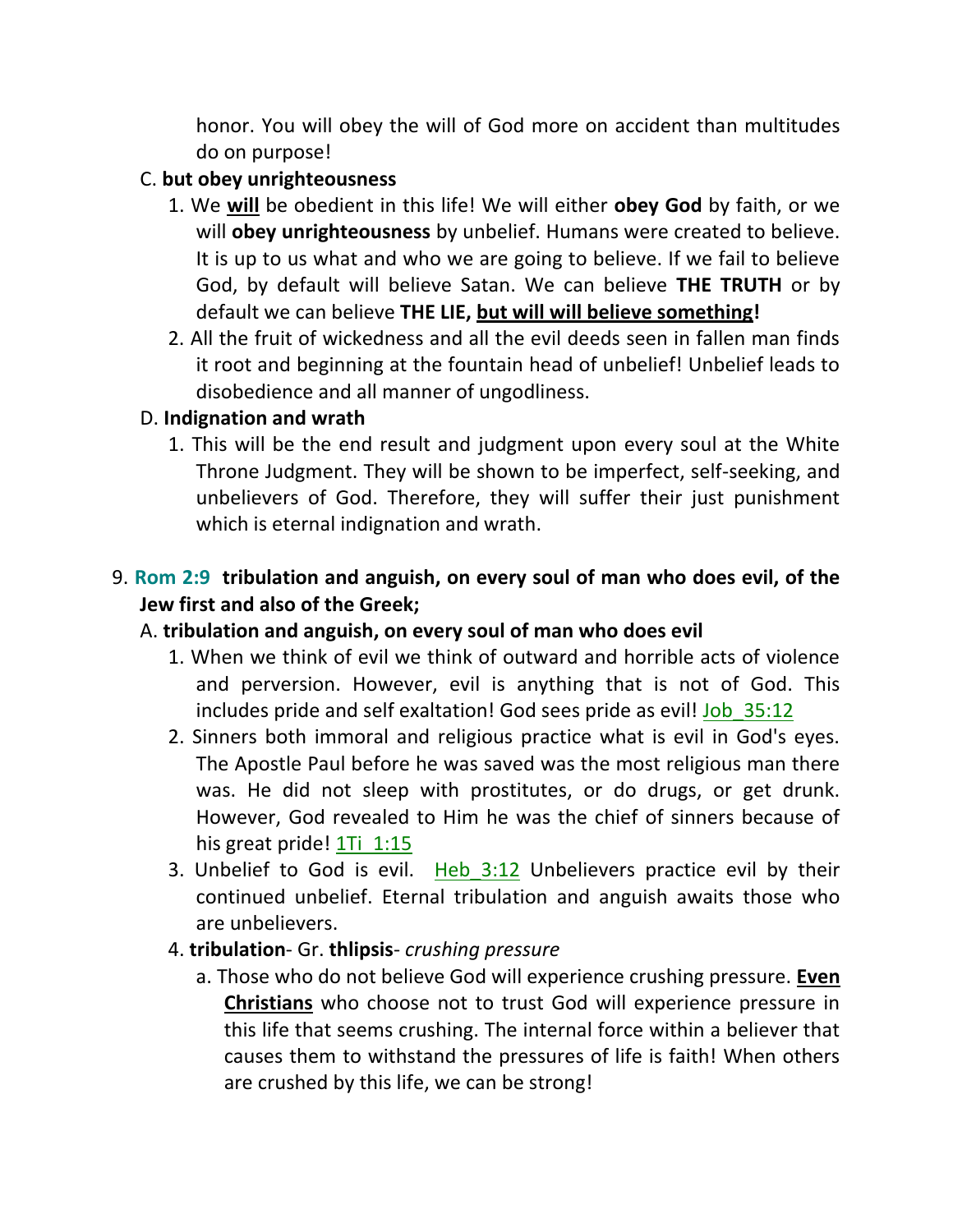### 5. **anguish**- Gr. **stenochoria**- *narrowness of room*

- a. Those who are walking in unbelief will always seem constricted and limited. Life just seems to push them into the corner and suffocates them. This will even happen to Christians who choose not to walk in faith.
- b. What frees us into unlimited living is faith! Instead of being pushed around we can push back and get some breathing room in our lives. We do that that believing and speaking God's Word in each situation. We are not victims! We are more than overcomers in Christ!

### B. **of the Jew first, and also the Greek**

1. There is really no difference between the heathen [immoral] and religious folk. This shocks both groups! Both are in need of forgiveness and perfect righteousness that can only be found in Christ Jesus.

### 10. **Rom 2:10 but glory, honor, and peace to everyone who works what is good, to the Jew first and also to the Greek.**

- A. Again this is the standard by which those at the Great White Throne will be judged. If those at this judgment can prove that they **always at all times** worked what was good they will receive glory, honor, and peace with God. However, not one person will be able to do that. Paul will go on to prove that in this chapter and in chapter 3. Therefore, all men need to fall upon the mercy and grace of God and receive salvation and peace with God as a gift.
	- 1. Rom\_3:12 THERE IS **NONE** WHO [habitually and always] DOES GOOD! **NO NOT ONE**!
- B. to the Jew first and also to the Greek- Again there is really no difference between these two groups in God's eyes!

#### 11. **Rom 2:11 For there is no partiality with God.**

#### A. **partiality**- Gr. **prosopolepsia**- lit. *accepter of faces*

- 1. God does not favor religious people over immoral people. Both are equally unacceptable to Him!
- 2. God does not accept the "faces" of men. The only face God accepts is the face of His Son Jesus Christ! When we trust in Christ as our Savior we are placed into Christ and when we come to God in the name of Jesus, God sees the face of His Son!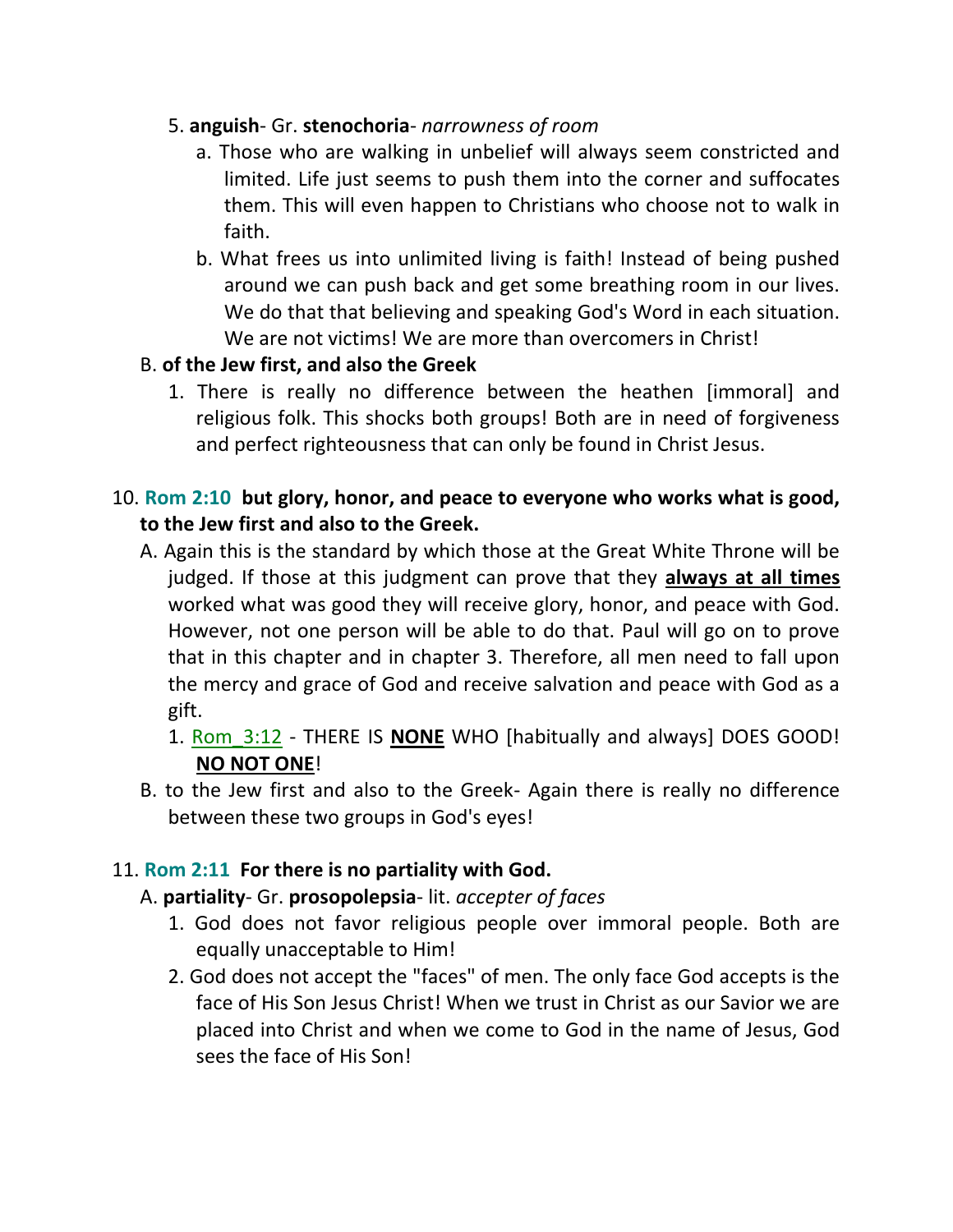- 3. The face of Jesus is what gives us the access to God and gives us the true knowledge of God. 2Co\_4:6
- 12. **Rom 2:12 For as many as have sinned without law will also perish without law, and as many as have sinned in the law will be judged by the law** 
	- A. Both cases are true. Those without the Law have sinned. Those under the Law have sinned. All have sinned. Rom  $3:23$  Therefore, both groups are equally in need of salvation before God.
	- B. **perish with Law** those who did not have a covenant with God would perish without God. The heathen would perish because they were sinners by nature.
	- C. **judged by the Law** The Law was sent to expose sins. Once sins were exposed, it would give the knowledge that we sin because we are sinners. The Law commanded that those who sinned to be killed.
	- D. Both groups therefore will be judged and condemned by God because they are sinners by nature. Both groups therefore need forgiveness and a new spiritual nature and new life.

### 13. **Rom 2:13 (for not the hearers of the law** *are* **just in the sight of God, but the doers of the law will be justified;**

A. for not the hearers of the Law are just in the sight of God

- 1. A more modern translation of this verse would say, "Put up or shut up!" Many people can talk a good game, but many can't bring it when it comes down to it!
- 2. The Jews thought since the read the Law every day and could quote it frontwards and backwards that somehow they were right in God's sight. This is not the case. The same is true today. Many read the Bible regularly and even can quote it quite extensively, but that does not mean you are a doer of the Word.
- 3. Mere talk will not help anyone on Judgment day!

#### B. **but the doers of the Law will be justified**

- 1. The bible plainly teaches that no one is justified by the works of the Law. Rom 3:20, Gal 2:16, Gal 3:11
- 2. Well, if no one is justified by their trying to keep the Law, then how can we be justified?
- 3. Only the doers of the Law are justified. There has only been **ONE** man that was justified under the Law. This was Jesus. He was the only one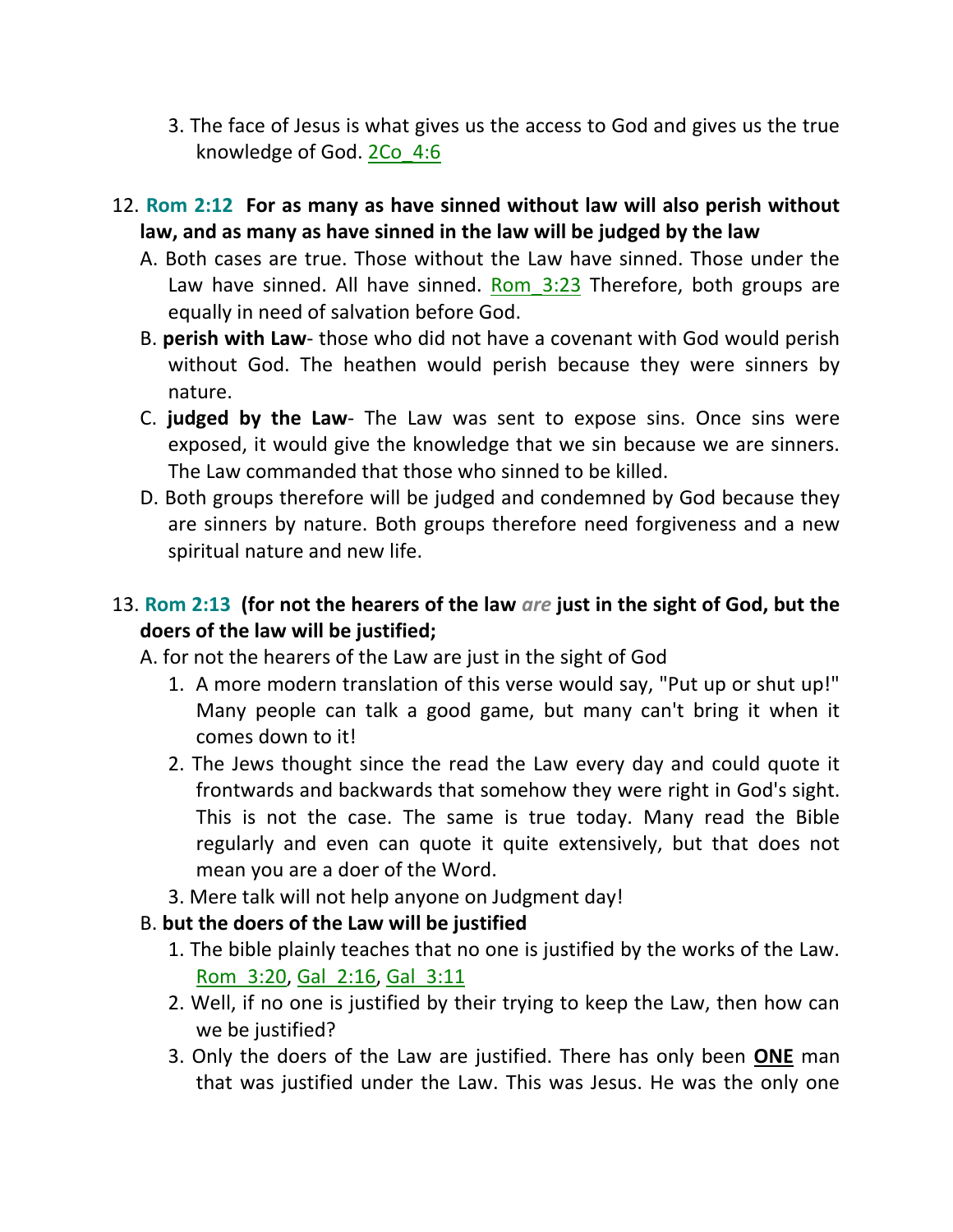not accounted of in the verses that state that no man is justified by the deeds of the Law. Jesus did not come to abolish the Law, or even dismiss it as not important. He came to fulfill it. Mat  $5:17$  The only person that ever fulfilled the Law was Jesus Christ. It is important to realize that Jesus took on humanity to be our representative. He was not just our representative upon the cross! He was our representative from the minute He was born to the day He died. Jesus came and lived under the Law and fulfilled the Law in every aspect. Jesus obtained a perfect righteousness under the Law. **This is why Jesus was not sacrificed for us as a baby in the manger**. Jesus had to live his life out fully and face every temptation and every trial we faced. Jesus had to face every command of God in every circumstance of life. He had to do this to achieve a perfect righteousness under the Law. He lived as us and died as us! When we place our faith in the Lord Jesus Christ we are trusting both is His perfect life and perfect death. Both were accomplished for and as us! When we received Christ we received His perfect righteousness that was under the Law. God now sees us as fulfilling the righteousness of the Law through His Son! This is why we can stand justified in God's sight right now!

### 14. **Rom 2:14 for when Gentiles, who do not have the law, by nature do the things in the law, these, although not having the law, are a law to themselves,**

#### A. **for when Gentiles, who do not have the Law**

1. This is a very important distinction! The Law was only given to the Jews. It was never given to the Gentiles. God did not put nor did He ever intend the Gentiles would be under the Law. Now, here is the kicker! The Ten Commandments are part of the Law. The Gentiles then are not under the obligation of the Ten Commandments. People will not go to hell because they broke the Ten Commandments- stealing, adultery, lying, coveting..etc. They go to hell because they are sinners by nature. They inherited the sinner nature from Adam. Man goes to hell because of someone else! You might say that this is not fair! You are right but it is even more unfair from the surface that you who deserve to go to hell can end up in heaven because of someone else. His name is Jesus! Because of Jesus you can go to heaven even though you deserve hell! Hallelujah!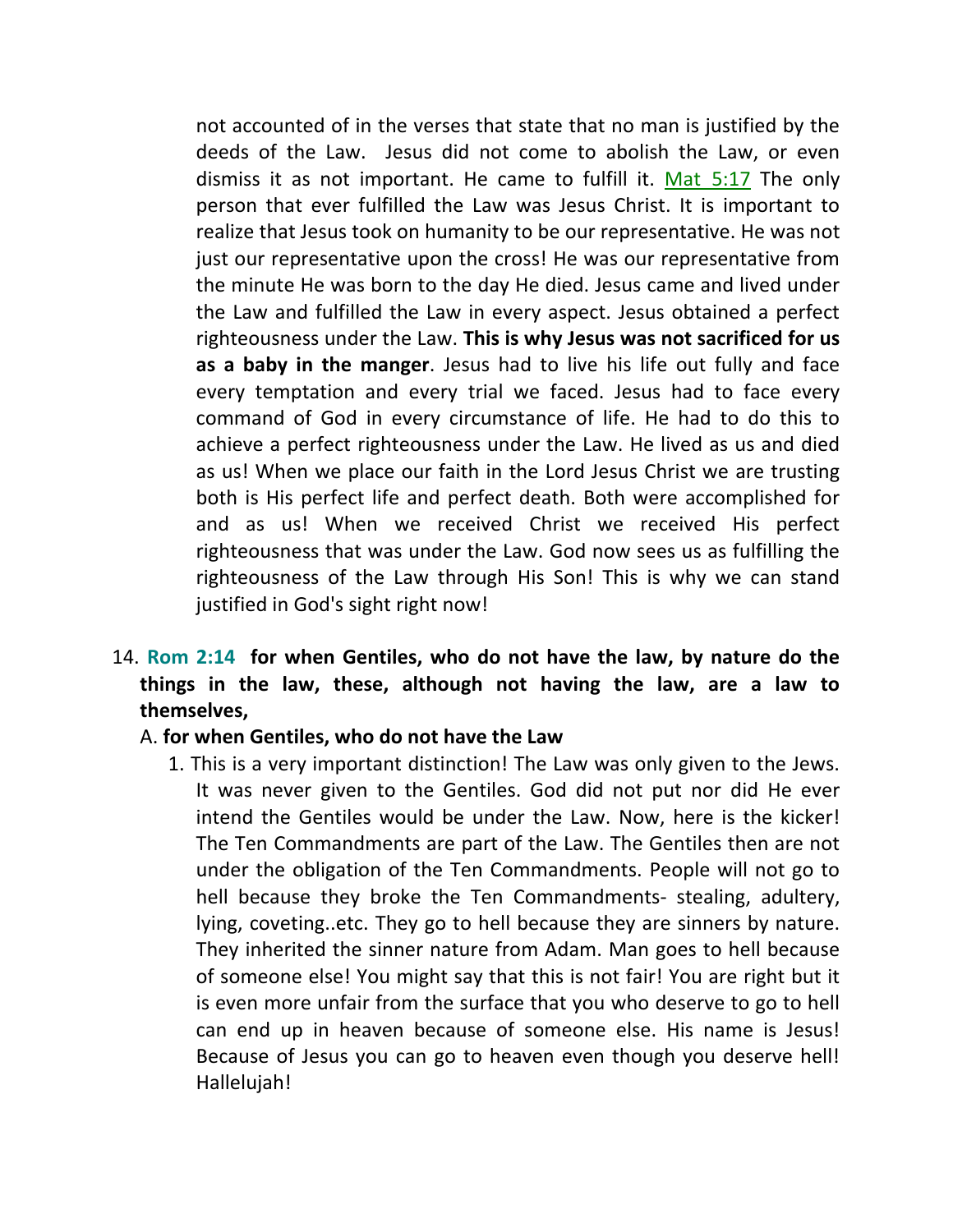#### B. **do by nature the things in the Law**

- 1. **nature** Gr. **phusios** *natural production*
- 2. The Gentiles did not need the Ten Commandments to know not the steal or kill or commit adultery! God put that knowledge into each heart by way of the conscience! You can go to the deepest darkest jungle and get into contact with people that have never heard about the Bible. However, they all know killing is wrong. They all know lying is wrong. They all know adultery is wrong. They may practice it, but they at least know it is wrong and deserves punishment!
- 3. Well if people did not need a written code to know right from wrong then why did God give the Law? It was to show man that he was a sinner by nature and also to show the answer for the sin problem which is Jesus Christ! The Law was given to show man just how bad he really was and how far even the best people in the natural fall short of God's standard. We will be looking at the Law later in greater detail later in the book.
- 4. Today the church is demanding that our nation be Christian and that it obey the Ten Commandments. We are putting on unbelievers what the Jews could not live up to! We don't have to post the Ten Commandments for the world to know that murder and adultery are wrong! They already know it folks! God put that knowledge in their hearts. What people need is not a change of behavior! What people need is a change of natures! This can only take place through accepting the Lord Jesus Christ. This nation is not a Christian nation. Now, we have Christians in this nation, but the nation is not a Christian nation nor should we try to legislate morality upon spiritually dead people! We need to preach the gospel of grace to them and get them born again. Then we can see their lives really take on true holiness! Once someone has had their nature changed and has their heart filled with the love of God they will not desire any longer to steal, murder, lie, or commit adultery!

### C. **although not having the law, are a law unto themselves**

1. The Gentiles did not have the Law, but there was a law in them, which was their conscience.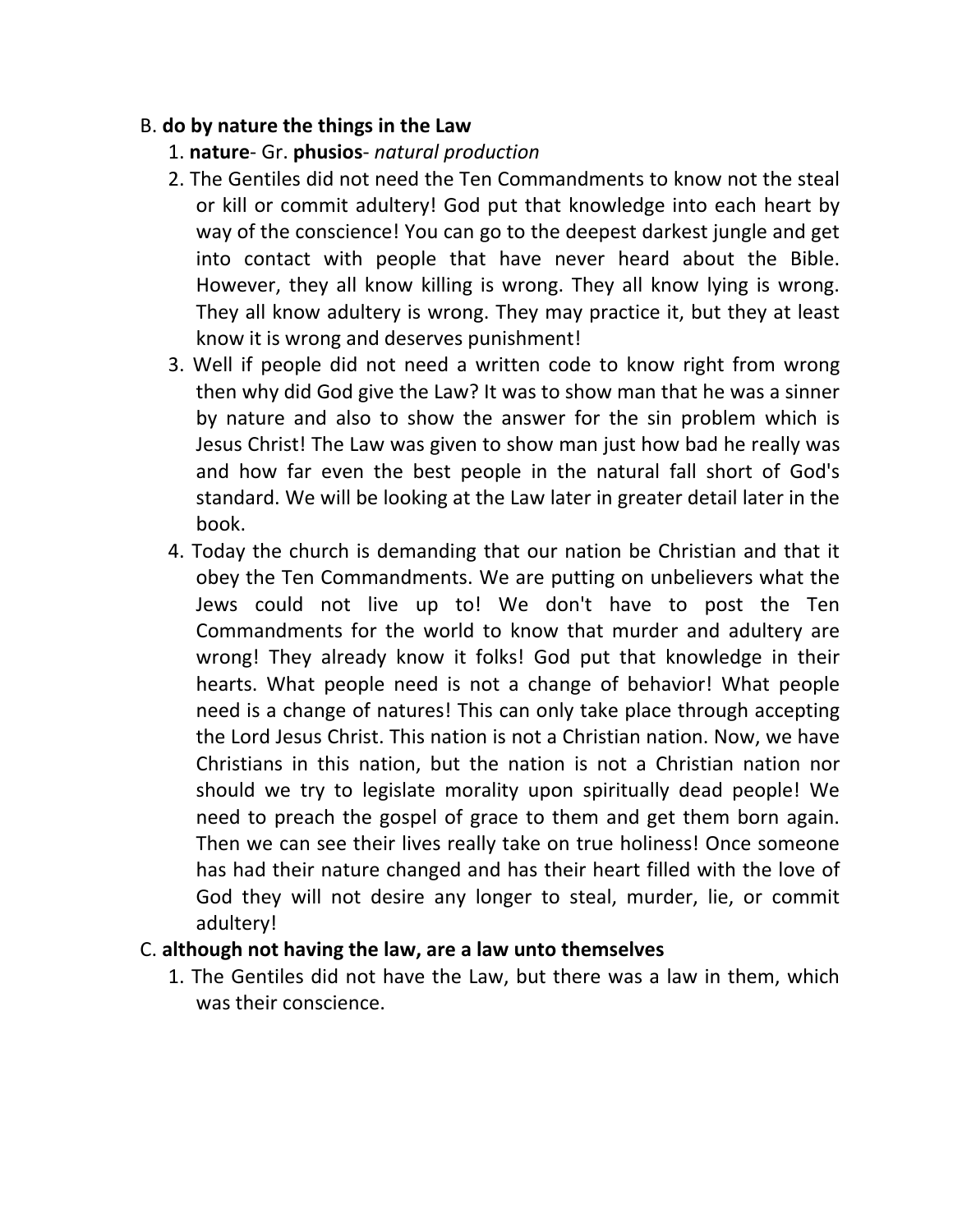- 15. **Rom 2:15 who show the work of the law written in their hearts, their conscience also bearing witness, and between themselves** *their* **thoughts accusing or else excusing** *them***)** 
	- A. **who show the work of the law written in their hearts, their conscience also bearing them witness**
		- 1. **show** Gr. **endeiknumi** *to show something within*
		- 2. **work of the Law** God produced a similar effect that He did in the giving of the Law when he placed the conscience into the hearts of men. The Law was given to show what was right and wrong. The conscience was given for this purpose. However, the conscience can be damaged, defiled, or even seared so that it does not work properly. This is why God later gave an unchanging written form of His Law to the Jews as a perfect standard of right and wrong.
		- 3. **conscience** Gr. **suneidesis** *to know together, co-witness*
			- a. The conscience is in our heart to bear witness to the truth. It bears witness to what is right and wrong. God bears testimony to what is good and evil and the conscience He placed within us is a co-witness to that truth.
			- b. Man received a conscience when he partook of the tree of the knowledge of good and evil. At this point they received a conscience and knew good from evil. However, the conscience just like the written Law, gives you NO power to perform good and avoid evil. Before the fall, Adam and Eve simply believed God about what was good and evil.

#### B. **and between themselves their thoughts accusing or else excusing them**

- 1. **thoughts** Gr. **logismos** *reasonings*
- 2. **accusing** Gr. **kategoreo** *to speak against*
- 3. **excusing** Gr. **apologeomai-** *defending*
- 4. God has given us a conscience that if we would let it be our guide we would know when we have done good and when we have done evil. However, we spoil the purity of our conscience by reasonings. The human mind can justify anything it wants to do. We often tell lies to ourselves or make excuses for our actions which tend to soothe our conscience! We also can reason the other way and put ourselves into condemnation unnecessarily. Because of our fallen state, God decided to give the written Law so it would be black and white and no excuses